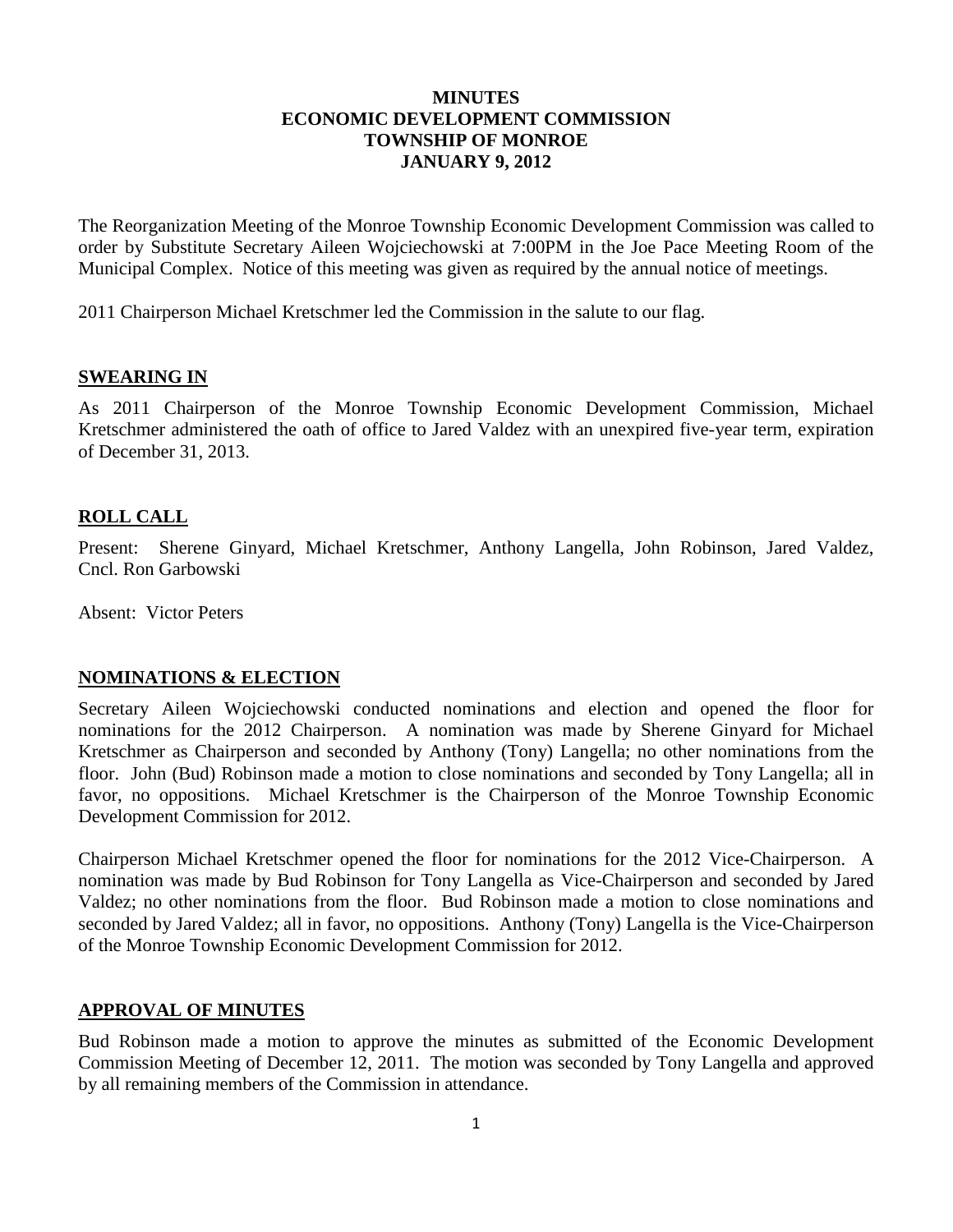#### **Economic Development Commission Minutes** *(cont'd)* **January 9, 2012**

#### **CORRESPONDENCE, REPORTS AND OTHER MATTERS**

Secretary Aileen provided a copy and read aloud the title of Resolution EDC/R:01-12 in reference to the Economic Development Commission 2012 Meeting Dates. Tony Langella made a motion to approve EDC/R:01-12. The motion was seconded by Jared Valdez and approved by all remaining members of the Commission in attendance.

Michael welcomed guests in attendance. In attendance was Dr. Scott Aumenta of Aumenta Chiropractic & Wellness Center, which is located in Williamstown. Dr. Aumenta approached the Commission on how his business could better reach out to the public about the Chiropractic services he offers in Monroe Township. Christine Feggans was in attendance. Also in attendance was Elizabeth Lillie, Director of the Monroe Township Public Library.

Mrs. Lillie spoke in reference to the idea of the Economic Development Commission holding a Small Business Seminar at the Monroe Township Public Library. She mentioned that the library now has video conferencing equipment; if there is a commission, group or organization that they may be able to benefit with having a video conference, this can be accomplished.

Mrs. Lillie spoke in reference to Small Business Incubators, mentioning the business incubator (NJBIN) through Rowan University. She mentioned that there are federal grants and programs available, such as the BTOP (Business Technology Opportunities Program). This program filters through the states to primarily community colleges, where individual skill courses on computer skills for people who are jobseekers are offered to free of charge; those who are unemployed, trying to re-train, if they've been downsized, trying to get back into the job market. These courses are taught by instructors from community colleges. The library currently has a BTOP series going on; one was in December and another will be in February. Small Business Incubators assist people who would like to start their own business by providing critical support services including coaching, access to capital, technical and business resources and networking opportunities. Mrs. Lillie informed the Commission that she has spoken with the Executive Director Center for Innovation & Entrepreneurship. Not as a Director of Rowan University, but as an independent entrepreneur, she has asked him if he could put together a syllabus of a curriculum that can offer an abbreviated course work, not exactly the kind of things that the people who are currently in the incubator are doing in their course work, but can provide information to direct a person on how to make their business an LLC, for example. She didn't speak to him in reference to fees for this, but would like to ask him and she would also look for grants to help pay for this and look for organizations that would match funds, depending on charges. Mrs. Lillie feels that advertisement of this curriculum would need to be made in great effort and have people who are interested, to make a commitment when signing up for it. Mrs. Lillie was hoping that the Monroe Township Economic Development Commission would consider, once she receives more information, that she could come back to a future meeting and present it to the Commission. Michael asked if this is to be offered only to Monroe Township; it is to be offered to everybody, outside of Monroe Township also. Cncl. Garbowski said that with having this, it may generate interests in other courses such as having a small business administration come to in to do a program, or a financial company assisting with small business loans, etc. Jared asked Mrs. Lillie if this would be free of charge or if there would be a charge for those interested. Mrs. Lillie thinks that it depends on how they will be able to work it out. She feels that a small investment would be appropriate to request from individuals, because that would kind of "cement" their commitment; that maybe an 8-10 week program and the information it would provide would be worth the small financial commitment.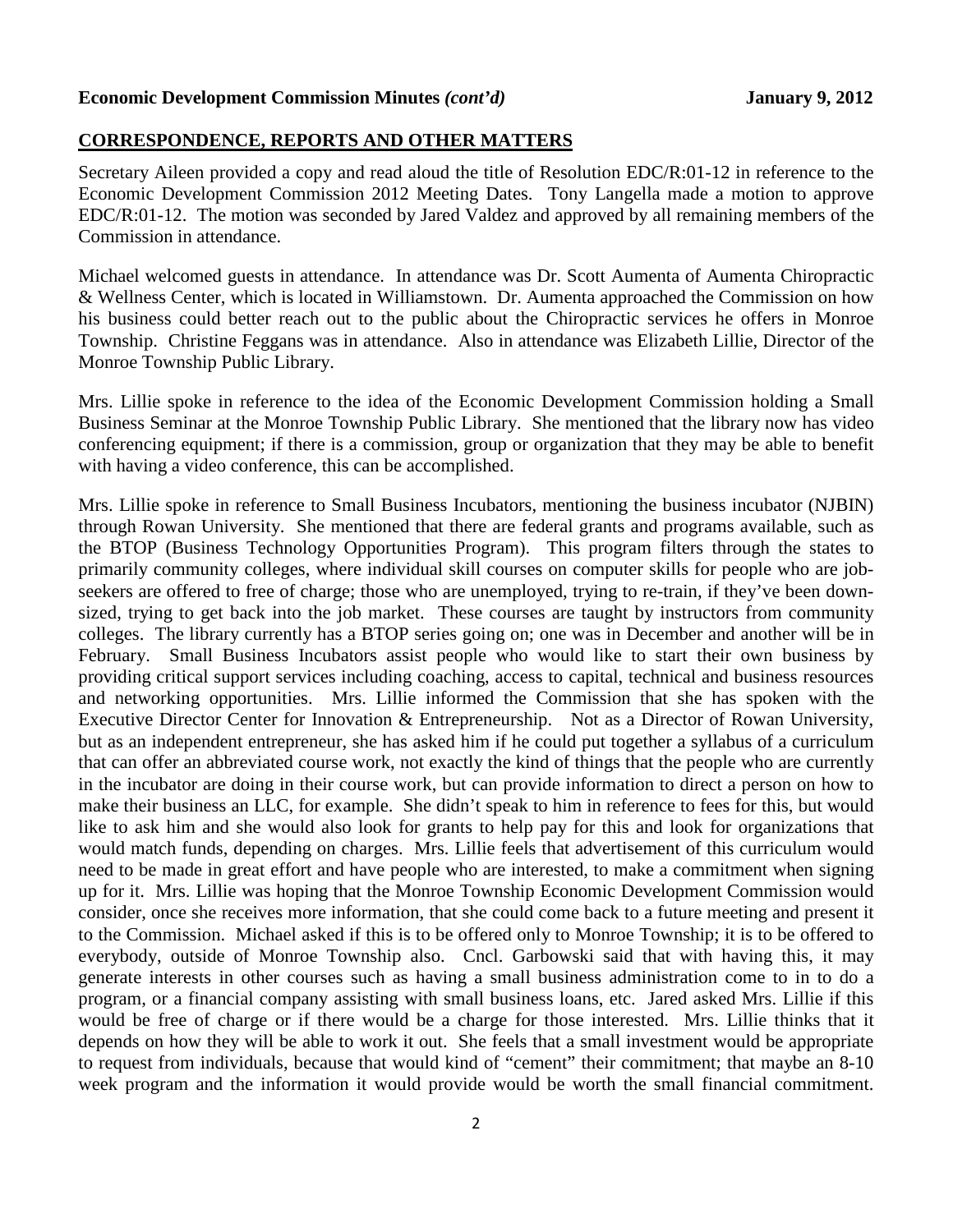#### **Economic Development Commission Minutes** *(cont'd)* **January 9, 2012**

## **CORRESPONDENCE, REPORTS AND OTHER MATTERS** *(cont'd)*

Mrs. Lillie reiterated that nothing has been set up yet; she is waiting to speak with the independent entrepreneur. Dr. Aumenta's wife, Shannon, was also in attendance and asked Mrs. Lillie if this would also be appropriate for businesses that are already open; Mrs. Lillie was not sure and she and Cncl. Garbowski said that they would have to review the syllabus to be provided and that hopefully it would help both. Christine Feggans provided Mr. and Mrs. Aumenta information for a BNI (Business Network International).

Jared and the other Commission members spoke in reference to the Business Directory for Monroe Township. The Commission spoke in length about how to keep it updated and how to find out when a business has opened, because the township does not have mercantile licenses; maybe through CO's through the Zoning Office or fire inspections through the Fire Prevention Department. Jared is trying to work with the Dun & Bradstreet lists. He will also try to work with the lists of businesses the Commission had previously put together. Jared can put a draft list on Google Docs and all the members can take pieces of it and work at contacting the businesses to see if they are still open. The members discussed who and which organizations can help with this project; Christine asked if maybe there are Rowan University students who could help and receive credits. Jared said he contacted Rowan and Penn State University for some suggestions on how to go about this project. He said that they suggested the Commission get a GIS professional to extract all business names and run it through a map. The Monroe Township Economic Development Commission has a budget. Aileen will help contact the township's engineer, Adams, Rehmann & Heggan Associates in reference to the GIS service. Bud asked, once this directory is completed, if it will be posted on a website; it could be posted on the Monroe Township website. The Commission informed Jared that they have started a Facebook page; he said he can help maintain it. Jared can also help with setting up a website for the Monroe Township Economic Development Commission.

Michael mentioned setting the date for the Business Seminar. He will contact Mrs. Lillie for a date that would be available for a meeting room at the library; maybe for the earlier part of May. The members discussed that a Thursday may be the best; evening time, around 7pm. Bud asked what would be presented at the Business Seminar; maybe the business incubator, Lisa Morina from the Gloucester County Economic Development Department, a small business financial planner, etc. During discussion, Michael asked Bud to contact the local Union representatives to see if they could come to the business seminar and explain the benefits of union representation; he said he would try.

#### **ADJOURNMENT**

With no further business to discuss, Tony Langella made a motion to adjourn the Monroe Township Economic Development Commission Meeting of January 9, 2012. The motion was seconded by Jared Valdez; all in favor, no oppositions. Meeting adjourned at 8:45pm.

Respectfully submitted,

Aileen Wojciechowski, Substitute Secretary